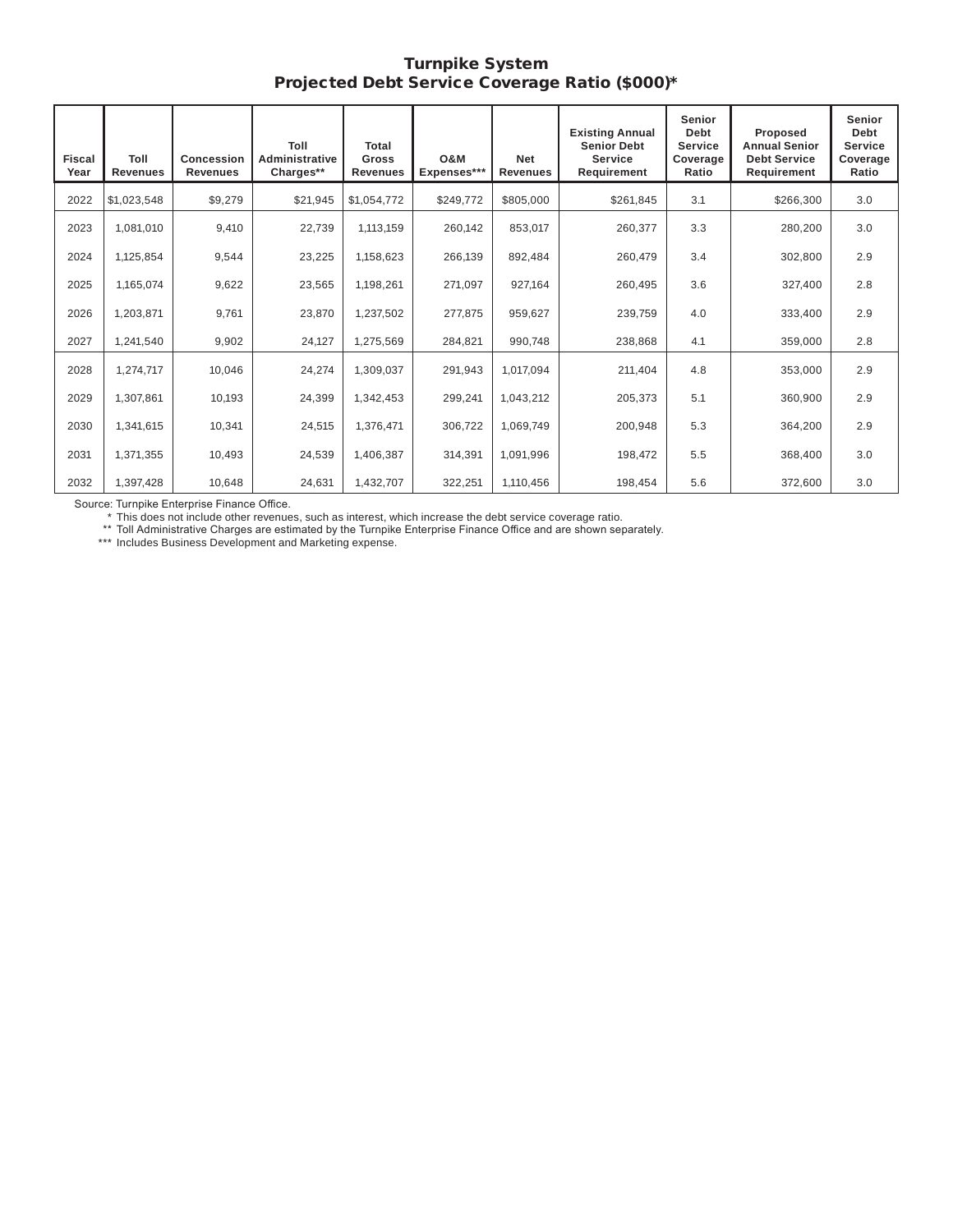# Illustrative Tolls vs. CPI

| Year | <b>Golden Glades -</b><br><b>Ft. Pierce Toll</b> | <b>CPI</b> | <b>Toll in</b><br>2020 Dollars |  |  |
|------|--------------------------------------------------|------------|--------------------------------|--|--|
| 1957 | \$2.40                                           | 28.1       | \$22.10                        |  |  |
| 1979 | 2.65                                             | 72.6       | 9.45                           |  |  |
| 1984 | 2.65                                             | 100.0      | 6.86                           |  |  |
| 1989 | 4.10                                             | 124.0      | 8.56                           |  |  |
| 1991 | 5.00                                             | 136.2      | 9.50                           |  |  |
| 1993 | 5.90                                             | 144.5      | 10.57                          |  |  |
| 1995 | 5.90                                             | 152.4      | 10.02                          |  |  |
| 2004 | 5.90 (S), 7.70 (C)                               | 188.9      | 8.08 (S), 10.55 (C)            |  |  |
| 2020 | $7.26$ (S), $9.58$ (C)                           | 258.8      | $7.26$ (S), $9.58$ (C)         |  |  |

Source: U.S. Bureau of Labor Statistics.

Note: CPI Base Year is 1984.

S: SunPass toll

C: Cash toll. (TOLL-BY-PLATE toll at Golden Glades and Pompano Beach)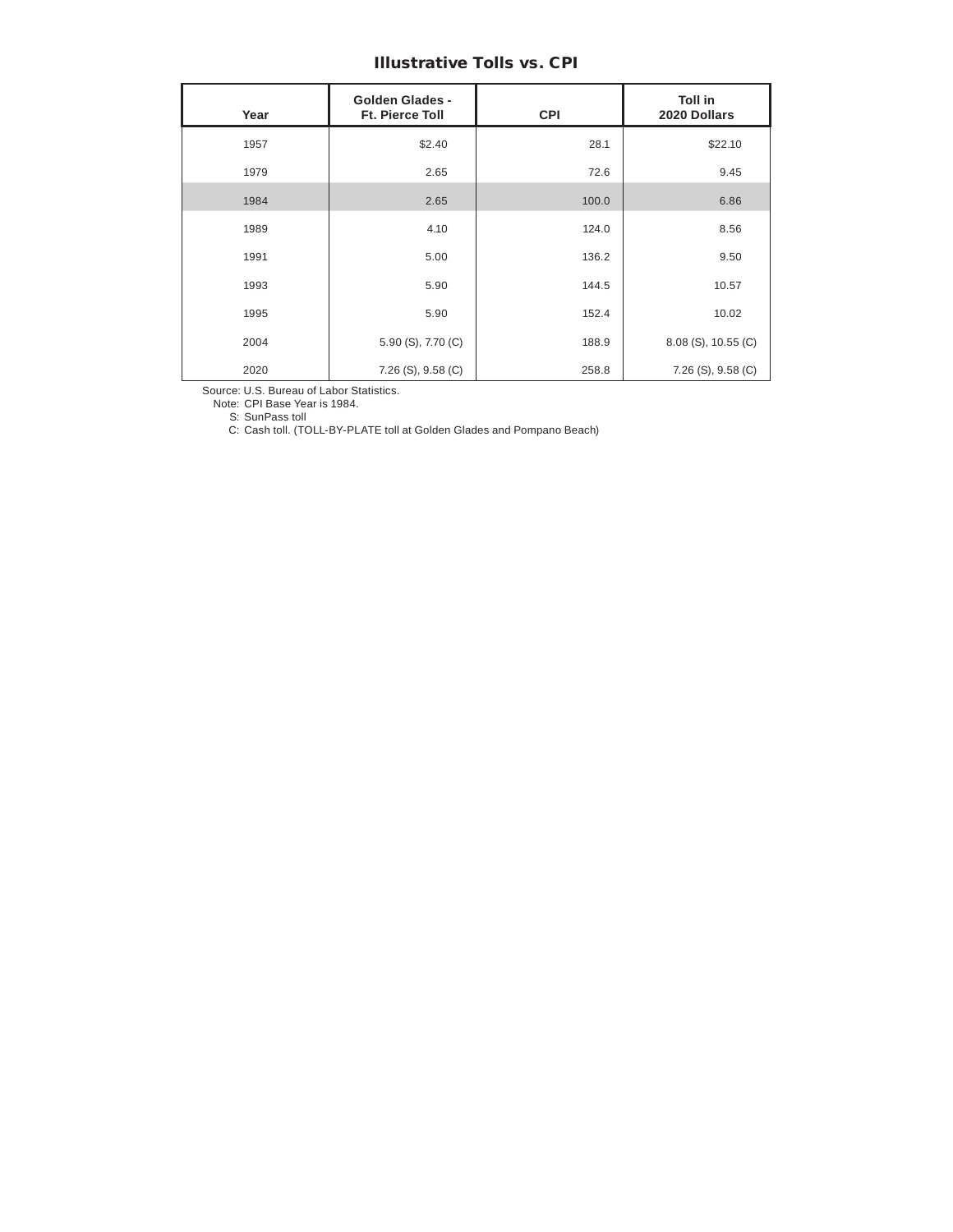# Comparison to Other National Toll Facilities Key Financial Data (\$000)

| <b>Facility</b>                             | <b>Miles</b> | Gross<br>Operating<br>Revenues* | O&M<br><b>Expenses</b> | O&M as a<br>Percent of<br><b>Gross</b><br><b>Revenues</b> | <b>Net</b><br><b>Revenues</b> | <b>Debt</b><br><b>Service</b> | <b>Net Revenue</b><br>per<br>Debt Service* |
|---------------------------------------------|--------------|---------------------------------|------------------------|-----------------------------------------------------------|-------------------------------|-------------------------------|--------------------------------------------|
| Oklahoma Turnpike                           | 607          | \$305,185                       | \$123,025              | 40%                                                       | \$182,160                     | \$83,898                      | 2.2                                        |
| New York State Thruway                      | 570          | 670,154                         | 462,387                | 69                                                        | 207,767                       | 304,218                       | 0.7                                        |
| Pennsylvania Turnpike (FY 2021)             | 552          | 1,231,549                       | 509,381                | 41                                                        | 722,168                       | 671,362                       | 1.1                                        |
| Florida's Turnpike (FY 2021)                | 498          | 1,012,690                       | 252,491                | 25                                                        | 760,199                       | 257,795                       | 2.9                                        |
| New Jersey Turnpike Authority               | 321          | 1,528,937                       | 606,398                | 40                                                        | 922,539                       | 659,200                       | 1.4                                        |
| Illinois State Toll Highway                 | 294          | 1,260,950                       | 380,679                | 30                                                        | 880,271                       | 442,114                       | 2.0                                        |
| Ohio Turnpike and Infrastructure Commission | 241          | 303,541                         | 123,595                | 41                                                        | 179,946                       | 101,337                       | 1.8                                        |
| Kansas Turnpike Authority (FY 2021)         | 236          | 130,742                         | 95,255                 | 73                                                        | 35,487                        | 16,427                        | 2.2                                        |
| New Hampshire Turnpike (FY 2021)            | 89           | 122,136                         | 58,349                 | 48                                                        | 63,787                        | 35,740                        | 1.8                                        |

Source: 2020 Audited Annual Financial Reports (unless a different year is stated)

\* For comparative purposes, only operating revenues have been included in gross revenues in order to calculate net revenue per debt service. Other revenues and expenditures may be included by bond documents in determining a required debt service coverage ratio. For example, some facilities may have other pledged revenues that may increase the debt service ratio if included.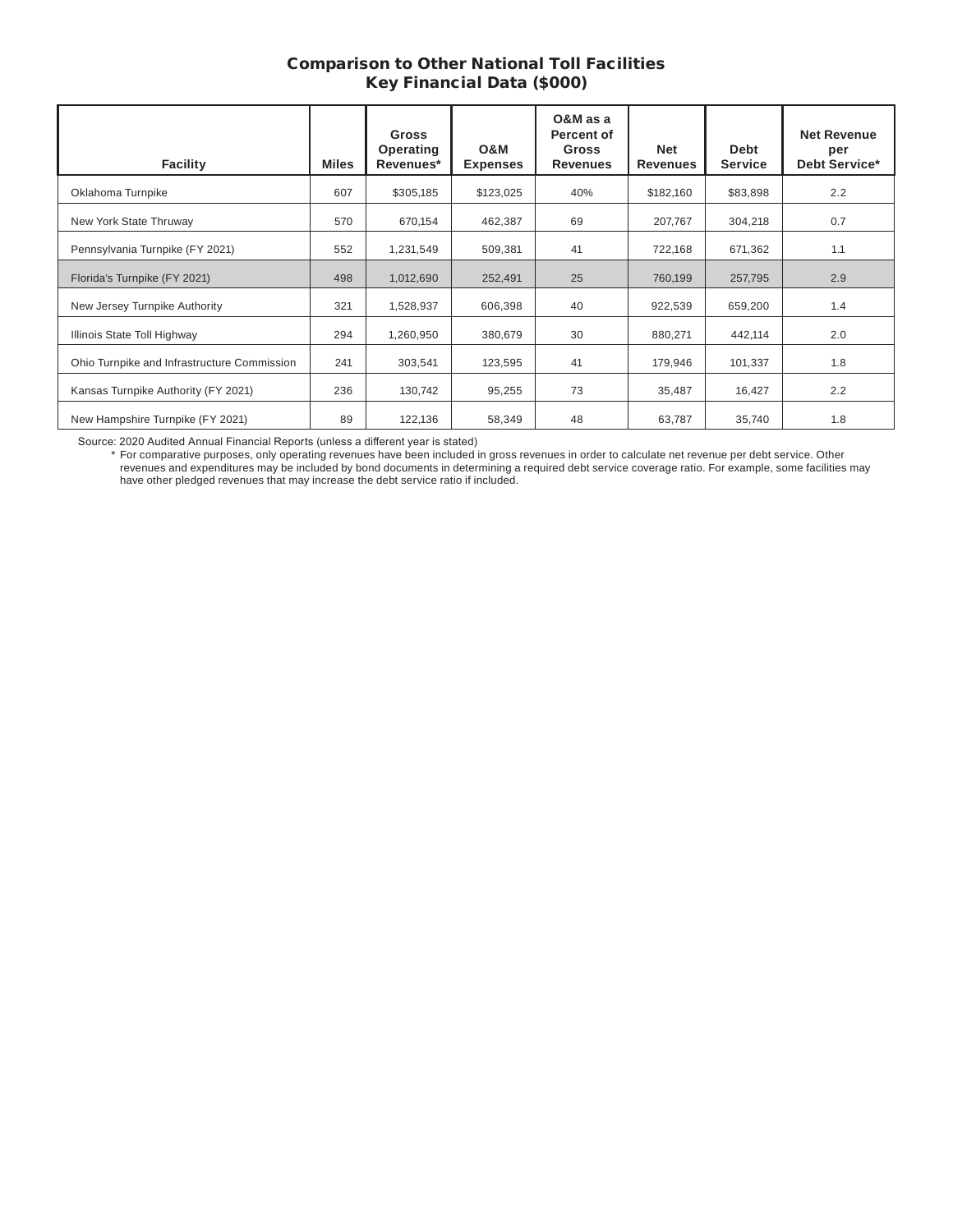## Comparison to Other National Toll Facilities Key Ratios (\$000)

| <b>Facility</b>                             | <b>Miles</b> | <b>Net</b><br><b>Revenue/Mile</b> | <b>Debt</b><br>Outstanding | Outstanding<br>Debt/Mile | <b>Net Revenue</b><br>after Debt<br>Service/Mile | Rating<br>Category* |
|---------------------------------------------|--------------|-----------------------------------|----------------------------|--------------------------|--------------------------------------------------|---------------------|
| Oklahoma Turnpike                           | 607          | \$300                             | \$1,721,165                | \$2,836                  | \$162                                            | Double A            |
| New York State Thruway                      | 570          | 365                               | 3,337,895                  | 5,856                    | <b>NA</b>                                        | Single A            |
| Pennsylvania Turnpike (FY 2021)             | 552          | 1,308                             | 12,693,813                 | 22,996                   | 92                                               | Single A            |
| Florida's Turnpike (FY 2021)                | 498          | 1,527                             | 2,627,395                  | 5,276                    | 1,009                                            | Double A            |
| New Jersey Turnpike Authority               | 321          | 2,874                             | 10,795,590                 | 33,631                   | 820                                              | Single A            |
| Illinois State Toll Highway                 | 294          | 2,994                             | 6,456,360                  | 21,960                   | 1,490                                            | Double A            |
| Ohio Turnpike and Infrastructure Commission | 241          | 747                               | 2,042,198                  | 8,474                    | 326                                              | Double A            |
| Kansas Turnpike Authority (FY 2021)         | 236          | 150                               | 112,585                    | 477                      | 81                                               | Double A            |
| New Hampshire Turnpike (FY 2021)            | 89           | 717                               | 271,785                    | 3,054                    | 315                                              | Double A            |

Source: 2020 Audited Annual Financial Reports (unless a different year is stated).

\* Florida's Turnpike includes the bond ratings from Fitch, Moody's and Standard and Poor's. Other toll facilities are per Standard and Poor's.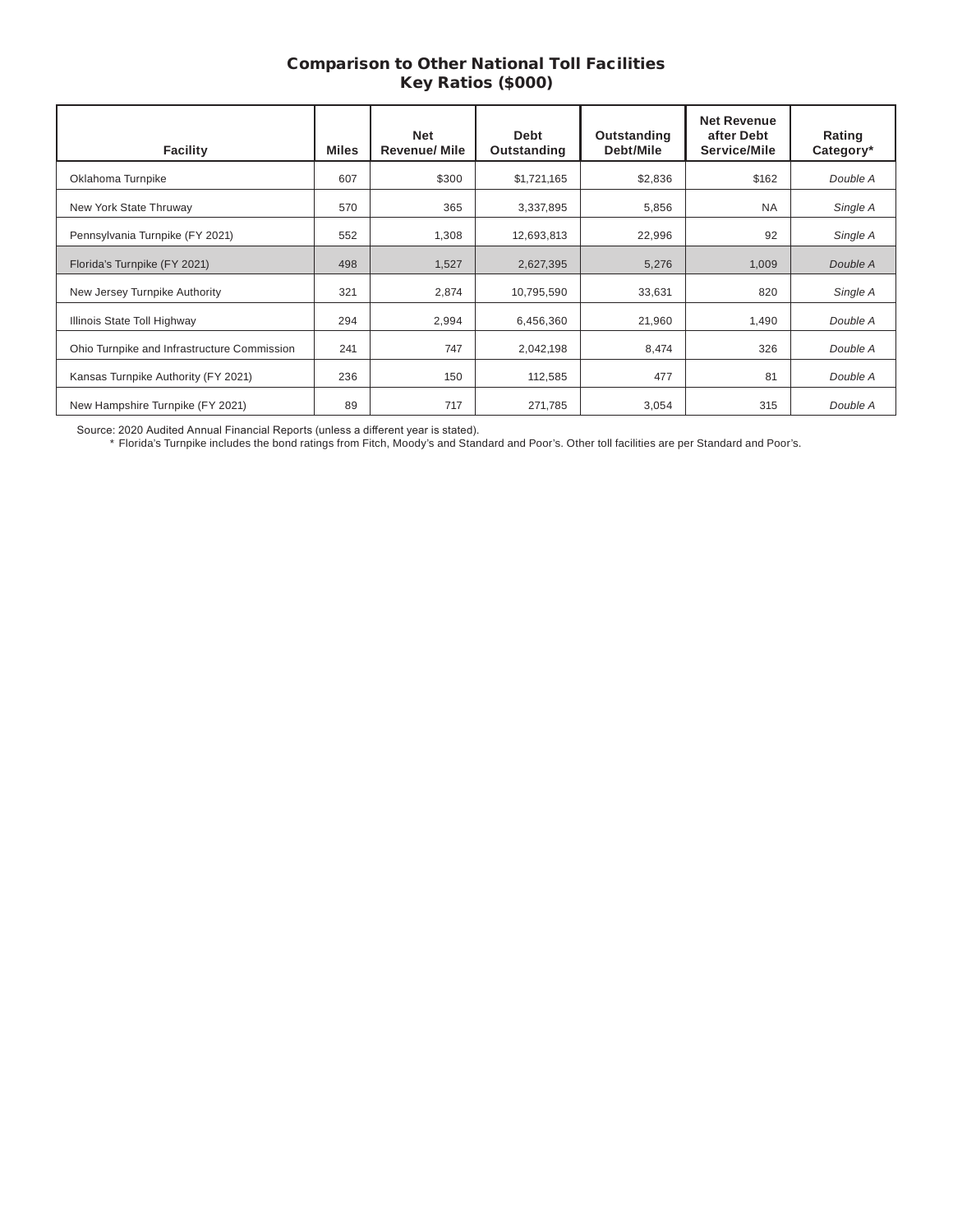### Florida's Turnpike System Historical Gross Toll Revenue (In Millions)



This graph illustrates the monthly trends in toll revenue over the entire Turnpike System for the past five years. The decline in September 2017 (FY 2018) revenue is due to 15-day Hurricane Irma toll suspension. Similarly, the decline in September 2019 (FY 2020) is due to a nearly five day toll suspension on the majority of the System facilities due to Hurricane Dorian. As depicted in the graph, the revenue decline beginning in March 2020 (FY 2020) is due to the impacts of the COVID-19 pandemic. Overall, FY 2021 toll revenue of \$970 million reflects an increase of nearly \$14 million or over one percent compared to the preceding year.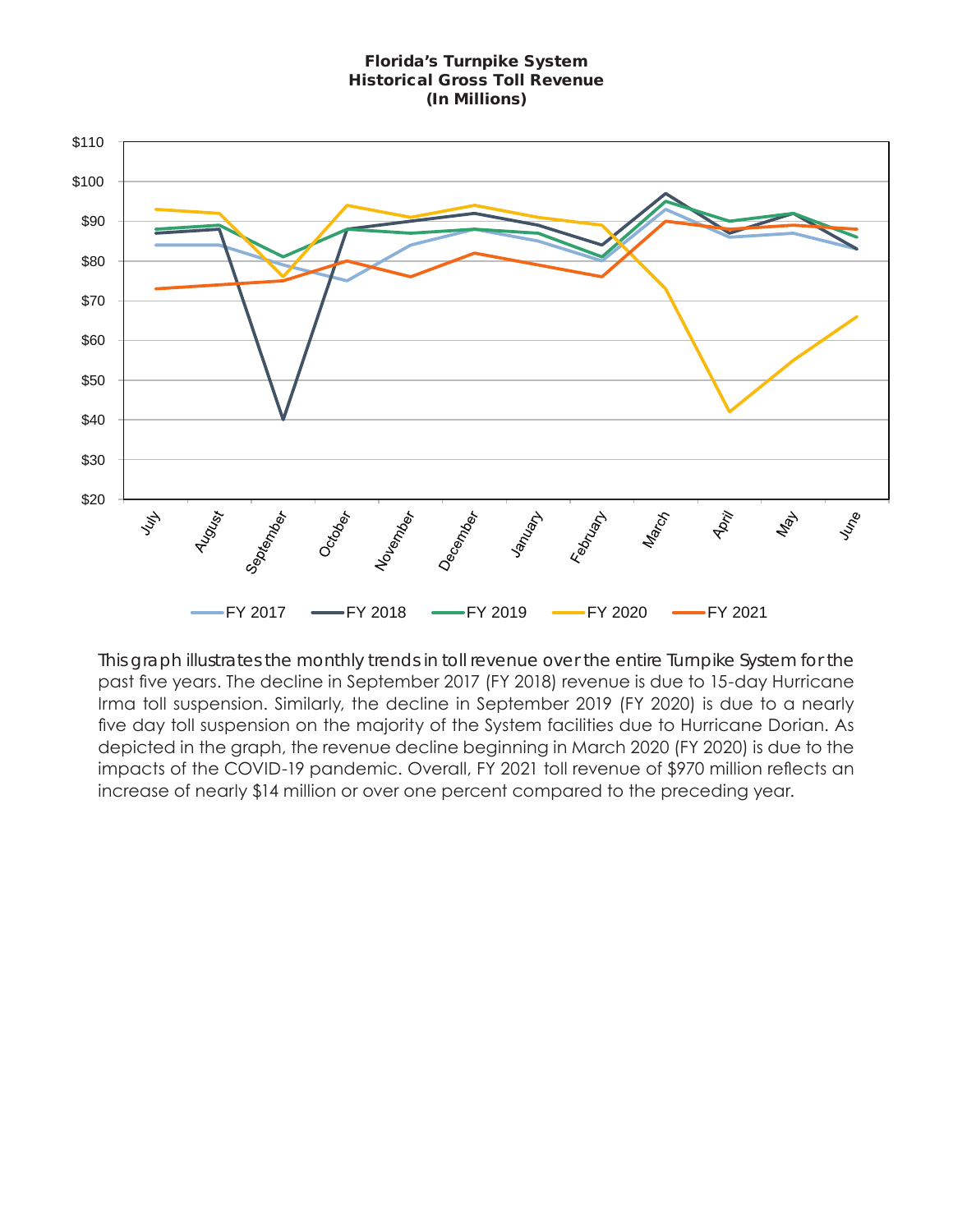## Turnpike and Interstate Traffic Compounded Annual Growth Percent 1995-2020



A comparison of the annual traffic growth rates for the Turnpike and three other Florida interstate highways from 1995 to 2020 is shown in the graph above. Traffic comparisons were made in the geographic proximity to where the interstate highway connected with the Turnpike. For this reason, I-75 was examined in three distinct regions within the state. The first region represents the tolled section of I-75 through Collier and Broward counties (Alligator Alley). The other two regions represent traffic on I-75 in the areas south and north of Tampa. Turnpike data reflect growth on the Mainline only.

As depicted in the graph, the annual compounded traffic growth was the highest on the Turnpike at four percent, while the growth on I-95 and I-4 was limited to approximately 1 percent.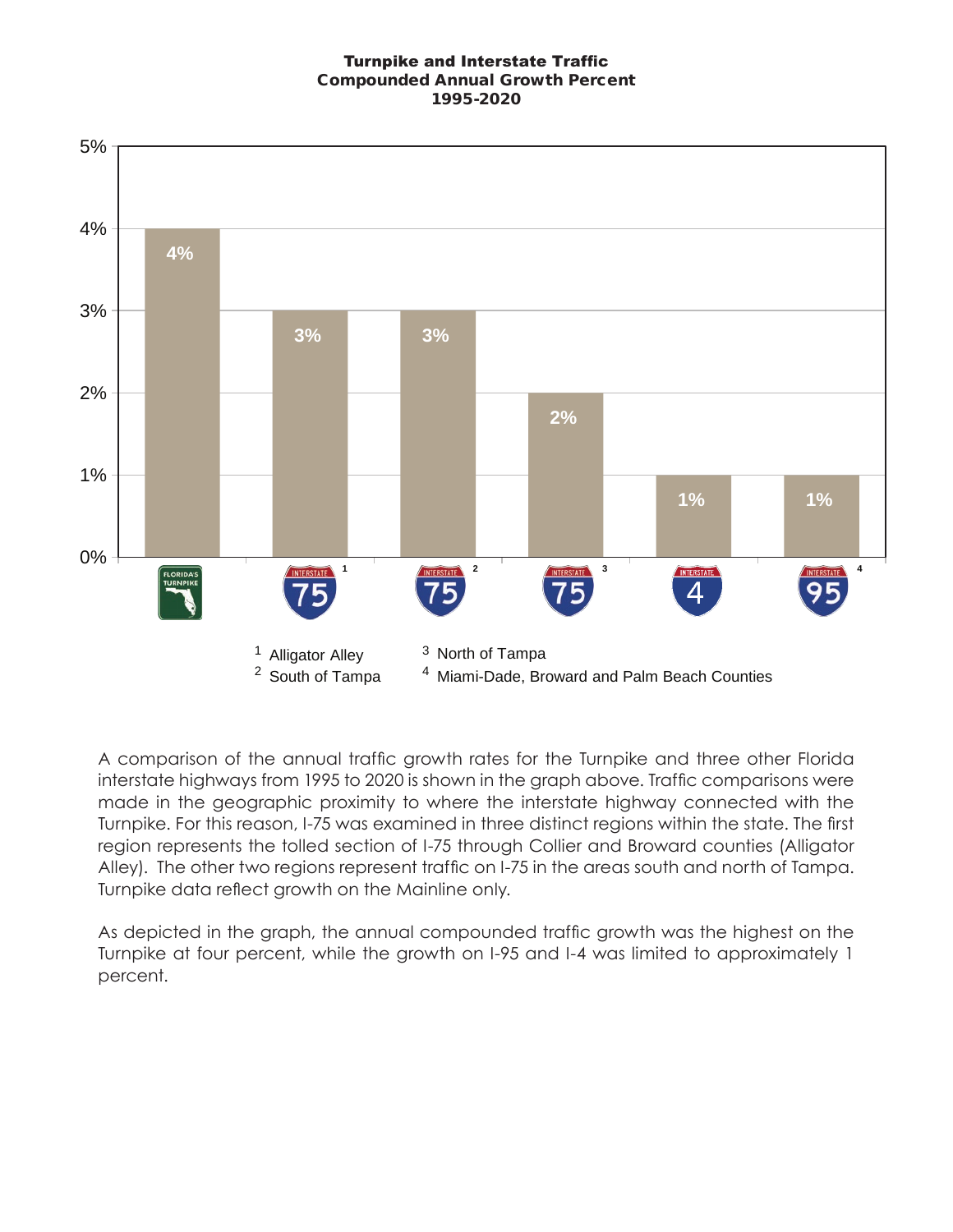# Florida's Turnpike System Maintenance Rating FY 2012 through FY 2021



As part of the Turnpike's ongoing commitment to safety, the Turnpike conducts an annual independent inspection of its roadway facilities. This inspection program ensures that facilities with high safety and functional standards are provided to customers. As depicted in the graph, the Turnpike has consistently scored above the required minimum standard maintenance rating score of 80 (on a scale of 1 to 100). In 2020, the Turnpike revised its standard to 90. With a rating score of 86 and 88 in 2020 and 2021, respectively, the Turnpike did not meet the higher standard. Accordingly, Turnpike management is committed to investing in future projects aimed at meeting the higher standard.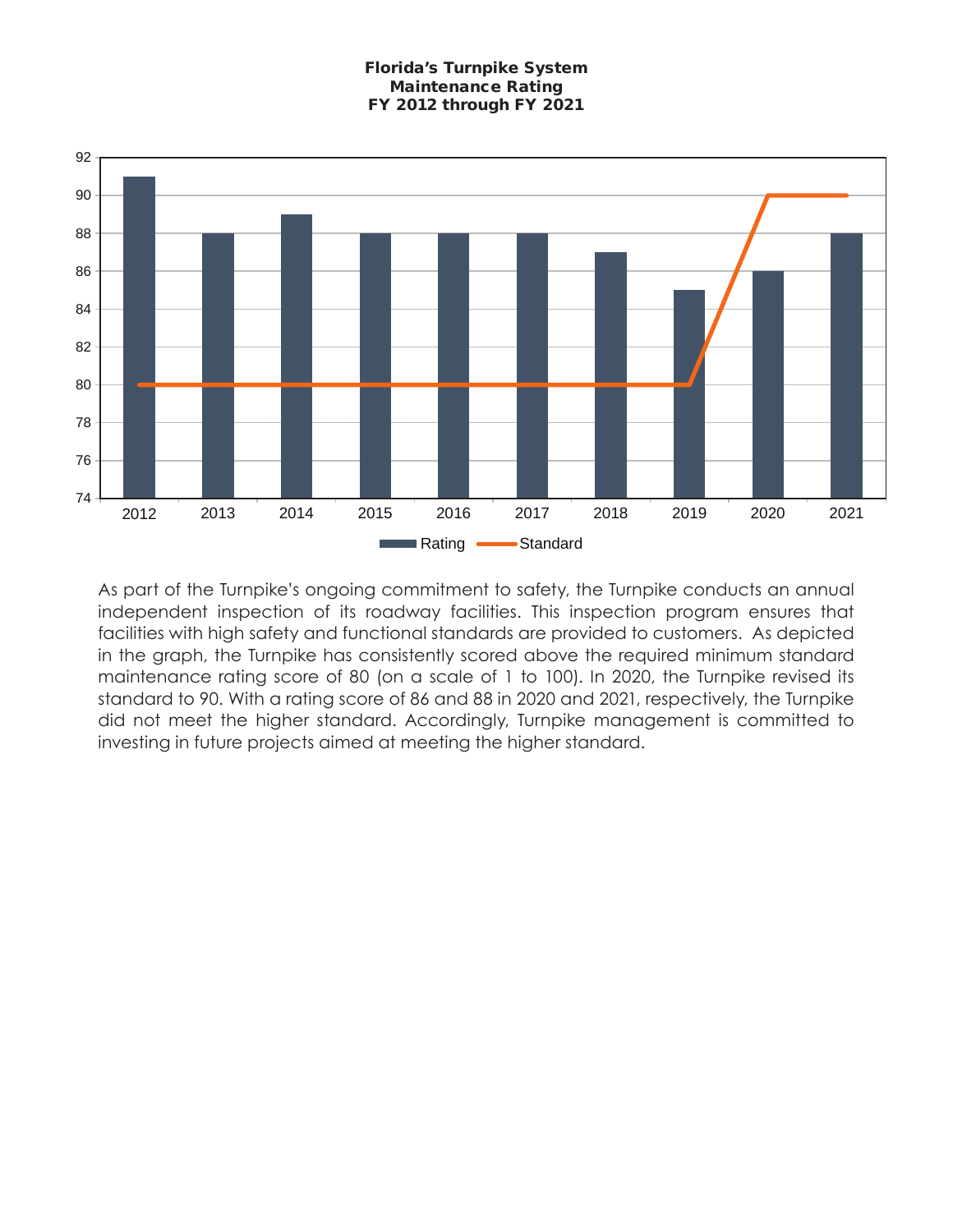

The Turnpike provides Road Ranger services at no cost to customers. The graph above shows the breakdown of type of service calls provided by the Road Ranger Program during FY 2021. Assistance to stranded or disabled motorists and debris removal accounted for 79 percent of all services provided. Road Rangers responded to nearly 111 thousand service calls in FY 2021, an increase of three percent from the prior year.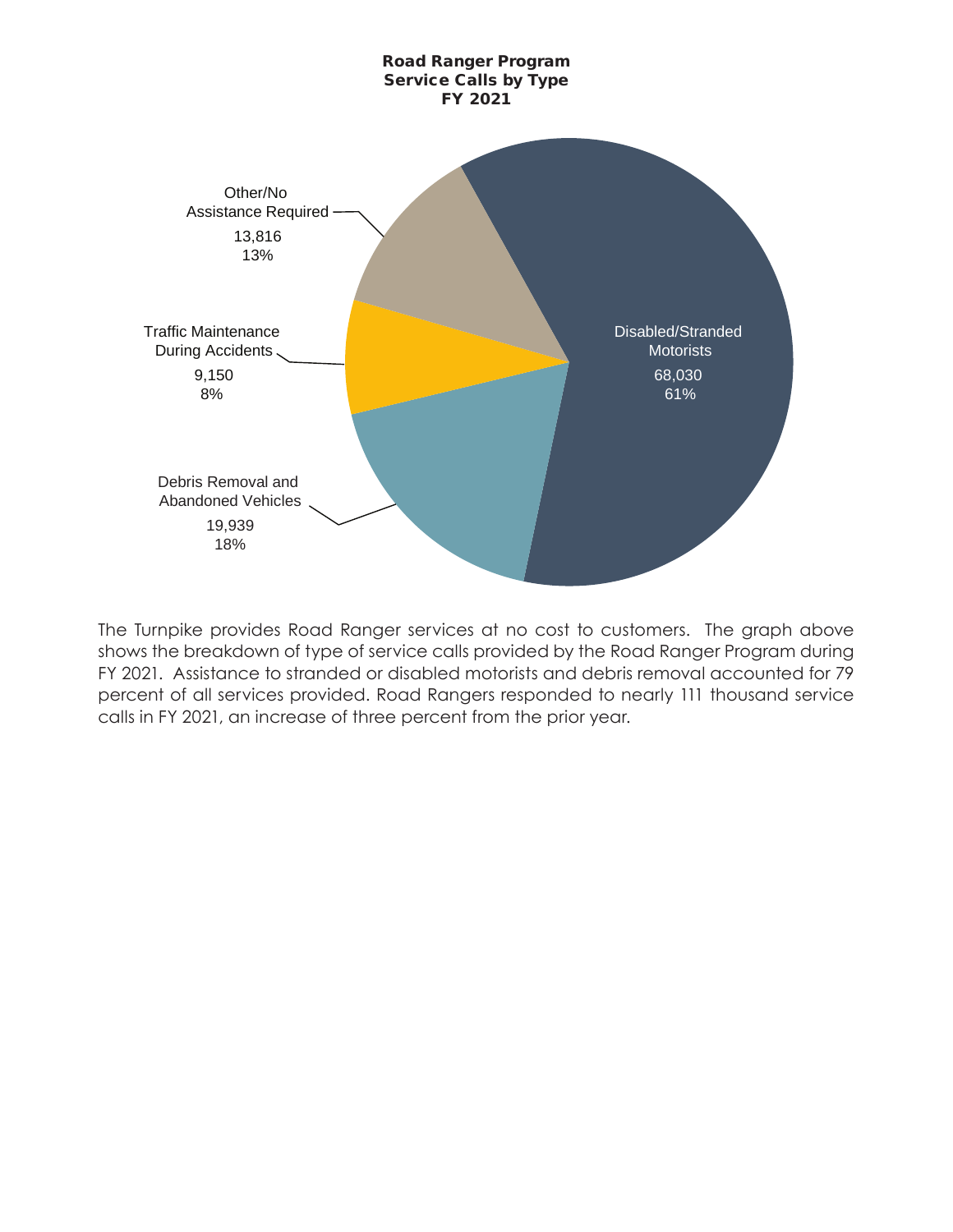### Florida's Turnpike System Historical and Projected Toll Revenue (In Millions)



This graph provides actual toll revenue since 1960 and projected toll revenue from FY 2022 through FY 2032 for all components of the Turnpike System. Historically, toll revenues have significantly increased due to numerous factors. These factors include the opening of new expansion projects, growth in traffic volumes, acquisitions of roadways, capacity expansions and increases in toll rates. The projected revenues include additional revenues from widenings and new interchanges.